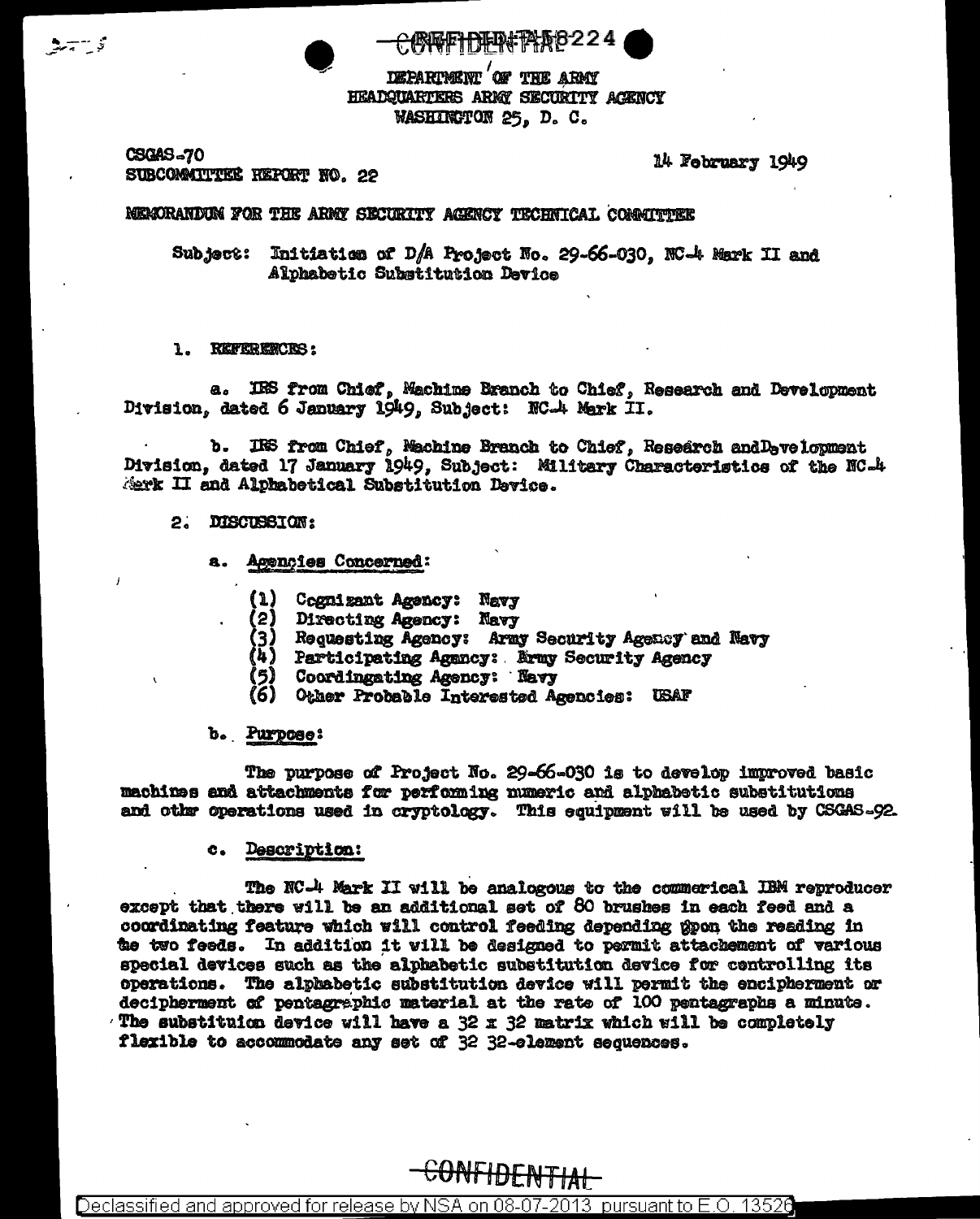

**RETAILIDIFACTORIZ 4** 

# d. Related Material:

The NC-4 Mark I Machines now in useby CSGAS-92 were built for the Navy during the War and are badly in need of replacement. Their design doss not permit many functions which will be designed in the NC-4 Mark II.

# e. Development History and Status:

A project has been set up by the Bureau of Ships for design and construction of the NC-4 Mark II and for certain suxiliary equipment as indicated in the specifications attached as an Exhibit. Design work has been completed by the Intermational Business Machines Corporation and construction is under way.

# f. Proposed Development:

This project will be conducted under contract negotiated by the Navy, to which the Army Security Agency will transfer funds.

- (1) Phases of the project include development, engimeering, and service tests.
- (2) Four service test models of the NC-4 Mark II will be required and one service test model of the alphabetic substitution device will be required. The service tests will be made by CSGAS-92 and Navy.
- $(3)$  Pricrity IC is recommended, within the terms of Par  $3a(2)(c)$ of War Department Circular 71, 18 March 1947, because of the intended use in cryptanalytic problems.
- $(4)$ The estimated cost of this project to the Army Security Agency  $1s$  \$74,800.
- (5) Development will be completed in approximately 18 months after the approval of Project 29-66-030.

# g. Security Classification:

- (1) The equipment while under development will be classified CONFIDENTIAL, RESTRICTED after development.
- (2) This equipment will be considered in the "limited" catagory.
- (3) Cryptographic clearance will not be required for personnel concerned in the development.

# 3. RECOMMENDATIONS:

The Subcounittee recommends that Project 29-66-030, NC-4 Mark II, and Alphabetic Substitution Device be establ'shed. classified as Development Type, Service Test Type, and assigned a priority of 1C.

CONFIDENTIAL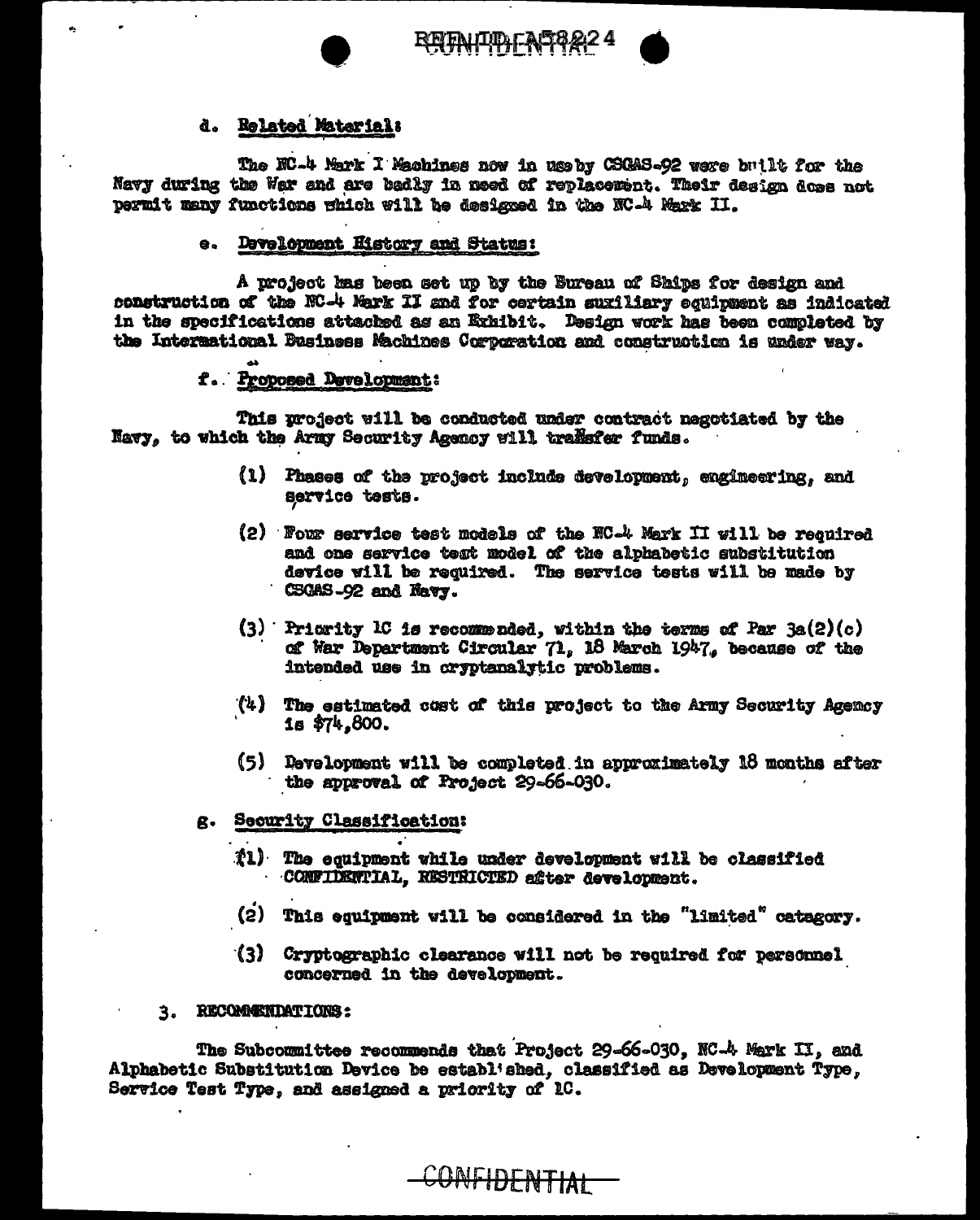

BEANFIDEASTER2

- 4. **EXCHABITS:** 
	- Proposed Mikitary Characteristics. A.,
	- B. Spocifications NC-4 Mark II Navy Model<br>CANT BUShips Sec 948 (948-680.<br>NOTE: Exhibit "B" not attached hereto. Will be available at Technical Committee Mosting.

CONFIDENTIAL

5. COLREERATION:

Agency

Representative

Mavy

Lt. Commander John Skinner, BuShips

LEO ROSEN Chairman, Cryptologic Subcommittee,  $\beta$ SATC

1 Incl. Exhibit "A"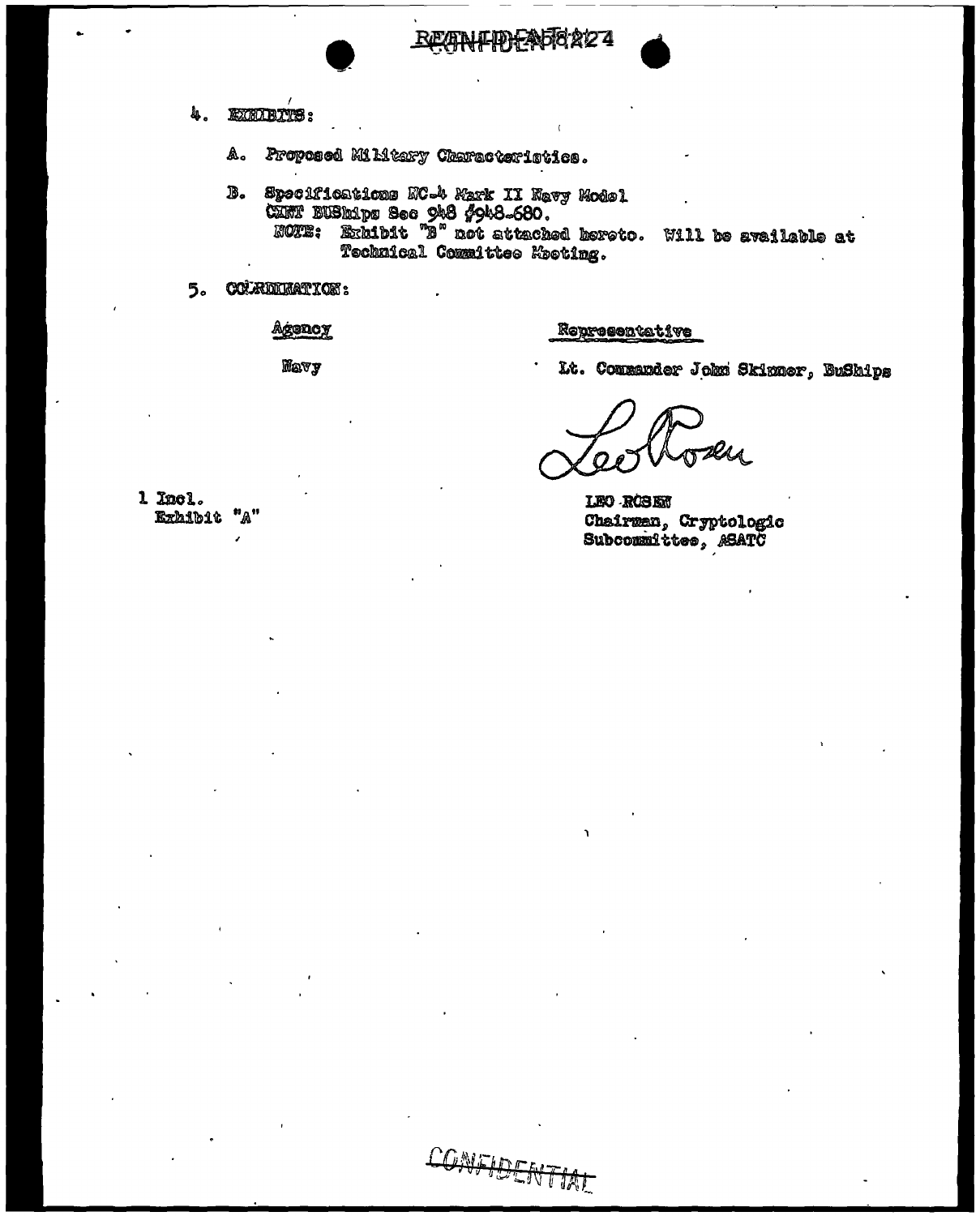### **EXHIBIT "A"**

# Proposed Military Characteristics for NC-4 MARK II and Alphabetic Substitution Device

#### I. General Information

#### А. Objective

1. The object of this development is to produce (a) a hase machine similar in nature to the present NC-4 (a type of presensing punch) but having increased capacity of control and computation, more flexibility and improved accuracy and (b) an alphabetic substitution device attachable to the base machine.

2. Equipment of the type described herein is required to expedite decipherment and to permit substitution operations of various types. In addition, other cryptologic functions, e.g., those involved in transposition solution and decoding, can be performed.

- B. Functional Characteristics
	- 1. The NC-4 Mark II should have as its general functions:
		- Transcription of information from me file of pumched cards a. to another.
		- Comparison of data between two files of cards in such fashion d. as to control both the feeding and punching of ards.
		- c. Sensing of information for further analysis and punching the result of that analysis into the same card from which the source data was read.
		- d. Control by base machine of various auxiliary devices.

2. The alphabetic substitution device should be attachable to the base machine and should permit simultaneous decipherment of 1 to 5 positions through a pluggable matrix having a capacity for 32 32-element alphabets.

#### C. Tentative Technical Considerations

1. The base machine should have a form analogous to the present IBM type 519 repreducer with the following principal differences:

a. Three reading stations in the reproduce feed.

CONFIDENTIAL

b. Two reading stations in the punch feed, one preceding and one following the punch station.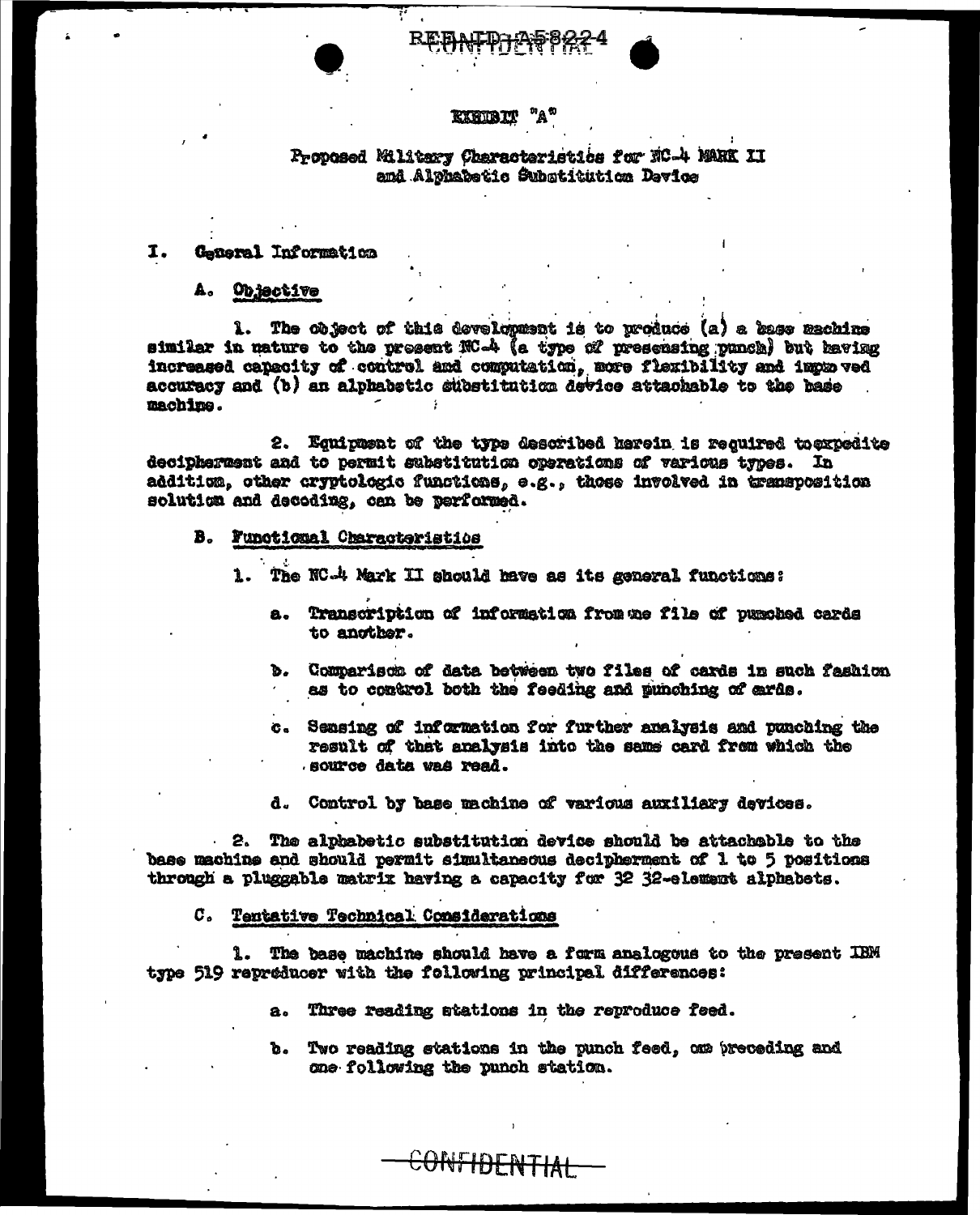

- c. Coordinating feature which would permit a control of feeding in both feeds fromweading onthe cards. In addition, the coordinating feature should parmit control of punching and ether functions of the machine.
- d. Provision for attachment and control of auxiliary devices.

2. The alphabetic substitution device should have the following characteristics:

- a. A pluggable matrix permitting the plugging of 32 32-element alphabets.
- b. A choice of any 32 out of the 38 standard IBN codings for result punching.
- c. A choice of any 32 out of the 38 stardard IBM codings to control the coordinates of the matrix.
- d. Ability to bypass the matrix whanever a special character representing a garble occurs in either or both key and cipher (or plain).
- e. Adequate provision to insure accuracy of results.
- f. Capacity to decipher from 1 to 5 positions for each card at the rate of 100 cards a minute.
- D. This equipment will be used at fixed stations.

E. The equipment will be installed in fixed IBM installations of the Army Security Agency and other cryptologic agencies.

F. The weight of the equipment should not exceed 125 lbs per square foot of bearing area. The maximum dimensions smuld not exceed height 6 ft., width 4 ft., length 5 ft.

G. The desirable life expectance of the equipment with reasonable maintersuce should be 5 years under either peace or war conditions.

CONFIDENTIAL

II. Performance Requirements

A. Equipment should conform to the same standards required for commercially produced IBM machines.

III. Operations and Maintenance Consideration

A. Equipment should be capable of continuous operation for 20 hours a day.